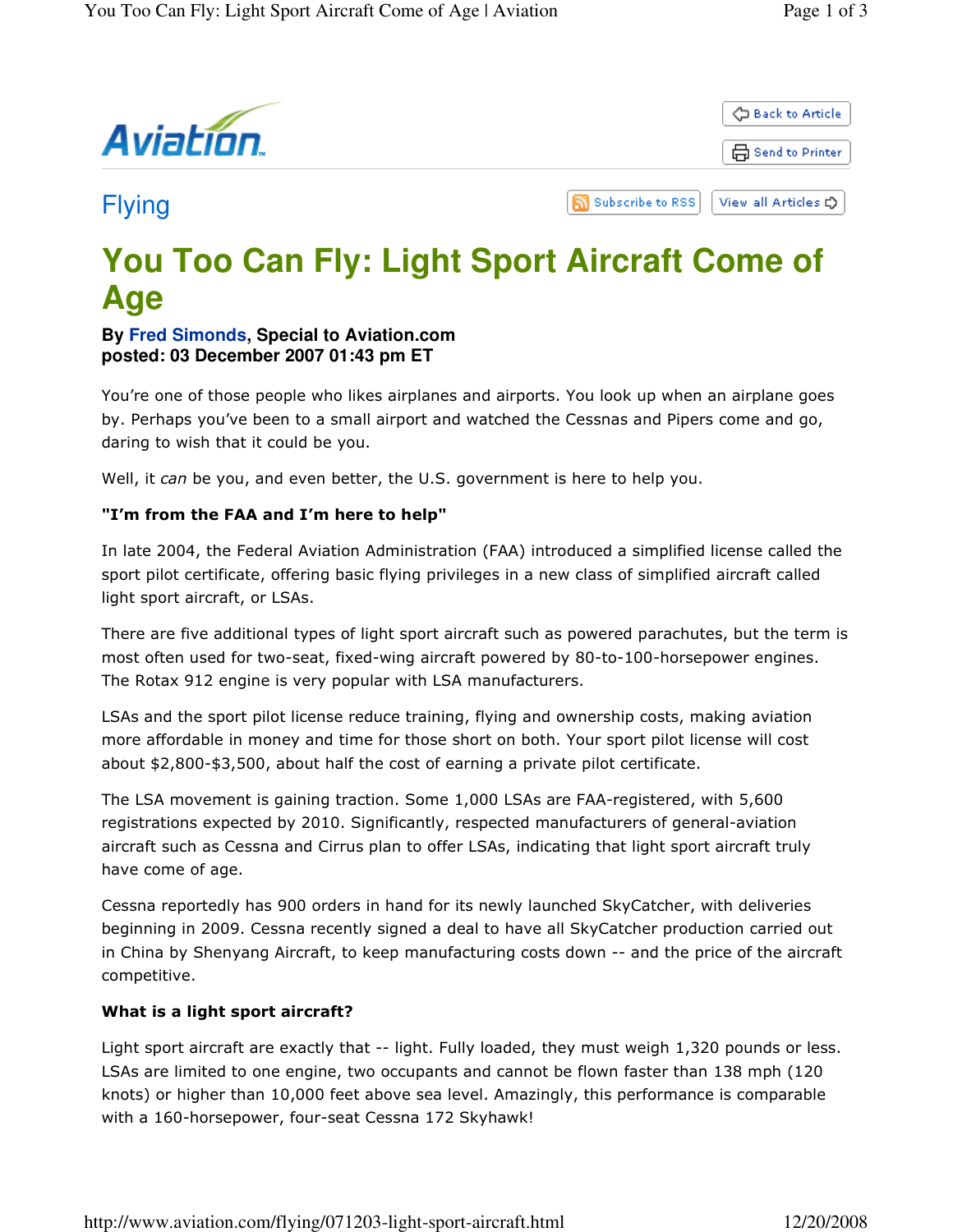LSAs are limited to daytime use in good weather (three miles' visibility and visual contact with the ground), and can't have fancy items such as retractable landing gear or constant-speed propellers.

In the interest of safety, LSAs must keep flying even at the low speed of 51 mph (45 knots) or less, without the benefit of lift-adding devices such as flaps or slats (although some LSAs have flaps). Many LSAs have stall speeds around 30 knots, half again better than the FAA expects.

You can buy a manufactured, fully FAA-certified LSA for around \$110,000. Co-ownership can bring the cost way down, or you can rent if you prefer. You can also build one from a kit or from scratch if you like, subject to periodic FAA inspections during construction, for about \$65,000.

Once you have your sport pilot license you can save money by doing preventive maintenance yourself. LSAs cannot be used for compensation or hire, but sharing of flight expenses is allowed.

Travel as far and wide as you like -- you can add a GPS unit to help you along the way and even buy an "all-glass" airline-style electronic cockpit. While there is no limitation on horsepower, ratings in the 100-horsepower range allow LSA engines to sip fuel at a very modest five gallons per hour or so.

Nearly 50 LSA manufacturers offering FAA-certificated aircraft are listed at www.sportpilot.org, a comprehensive and authoritative nonprofit Web site addressing all things LSA.

Another solid source of information is the nonprofit Aircraft Owners and Pilots Association. Search on "light sport aircraft" to bring up some 1,300 articles covering all facets of LSAs.

#### Your sport pilot license

Beyond aircraft, there is the matter of a license. The sport pilot certificate respects the allimportant need for safety while reflecting the fact that sport pilot airplanes and privileges are comparatively simple.

#### In brief, here are the requirements:

- You must have a valid U.S. driver's license, which doubles as your medical certificate. You must be able to affirm that you are in good general health and not using substances or medications that impede your judgment, cognition and motor skills.
- You must be at least 17 years old to be licensed, but you may have a student pilot certificate at age 16.
- You must be able to read, write, speak and understand English. You need not be a U.S. citizen, but your FAA certificate will be valid only in the United States. It may be transferable to another country, especially one in Europe, since so many LSAs are being made there and imported to the U.S. For example, Cirrus' SR Sport LSA will be built in Germany.
- You will need at least 15 hours in the air with an instructor, plus at least another five hours of solo -- flying by yourself!
- You must pass both a written and an oral/practical test.

#### Get started!

First, you need an instructor. Find one in your area at the sportpilot.org site, which also provides advice on how to choose the best instructor for your particular requirements.

Second, you need a student pilot license, which can be issued by a Designated Pilot Examiner for about \$50. You can get one for free at any FAA Flight Standards District Office.

Finally, you need to make the decision. Learning to fly is a golden opportunity to grow as a